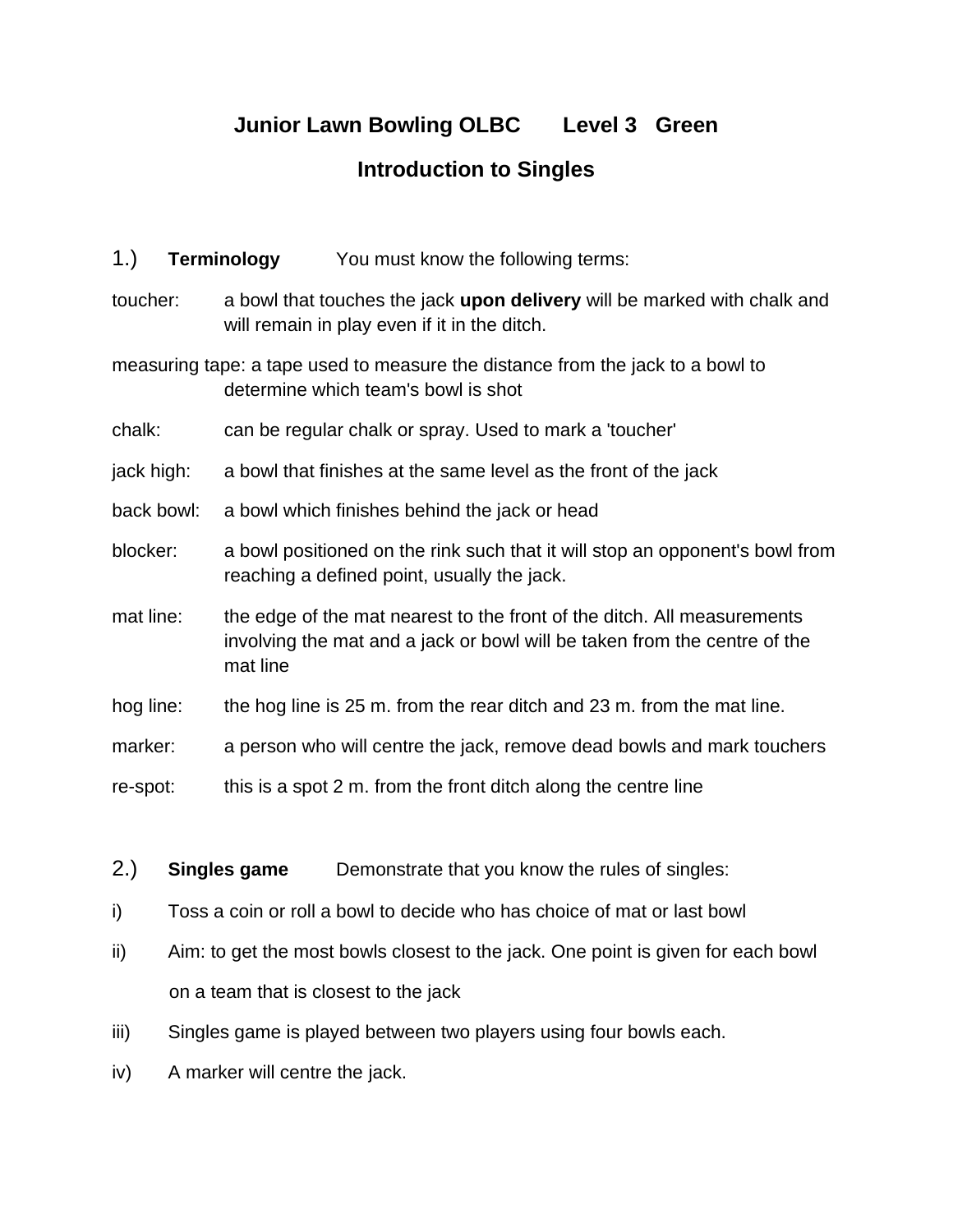- v) Games are played to 21 points or whatever is decided before the game starts.
- vi) Players may walk to the head after delivery of their third and fourth bowls

### **3.) Strategy:**

#### **Mat placement**

The player setting the jack may place the mat anywhere along the centre line, at least 2 m. from the rear ditch and as far as the hog line. If the mat is placed 3 m. from the spot (2 m. mark) then the jack must land 3 m. from the hog line. If the mat is placed 15 m. from the spot, the jack must land 15 m. from the hog line etc. This startegy is used to: 1.change the path that the bowl has been taking, 2. to change where there may be spot on the rink where there is a ridge etc., 3. to throw off your opponent

If you roll the jack out of bounds, your opponent can now place the mat wherever he/she wants.

If your opponent rolls the jack out of bounds, it is set on the re-spot and the person who delivered the jack first may place the mat wherever he/she wants.

#### **Back Bowls**

You should always be aware of the placement of all the bowls. You must always have a back bowl in the event that the jack is moved. It's not a bad idea to have a bowl near the re-spot in the event that the jack is hit out the side (in which case the jack would be placed on the spot). Even if you have two bowls closer to the jack than your opponent, you should put a back bowl to cover in case the jack moves back.

#### 4. **New rules:**

**Dead bowl** A bowl is dead if:

- 1. it is not a toucher and comes to rest in the ditch
- 2. it is not a toucher and rebounds onto the rink after contact with the face of the bank
- 3. it comes to rest less than 14 metres from the mat line
- 4. it passes outside the side boundary line
- A bowl is **NOT** dead if:

1. it comes to rest inside the boundary line even though it may have passed outside a side boundary line of the rink